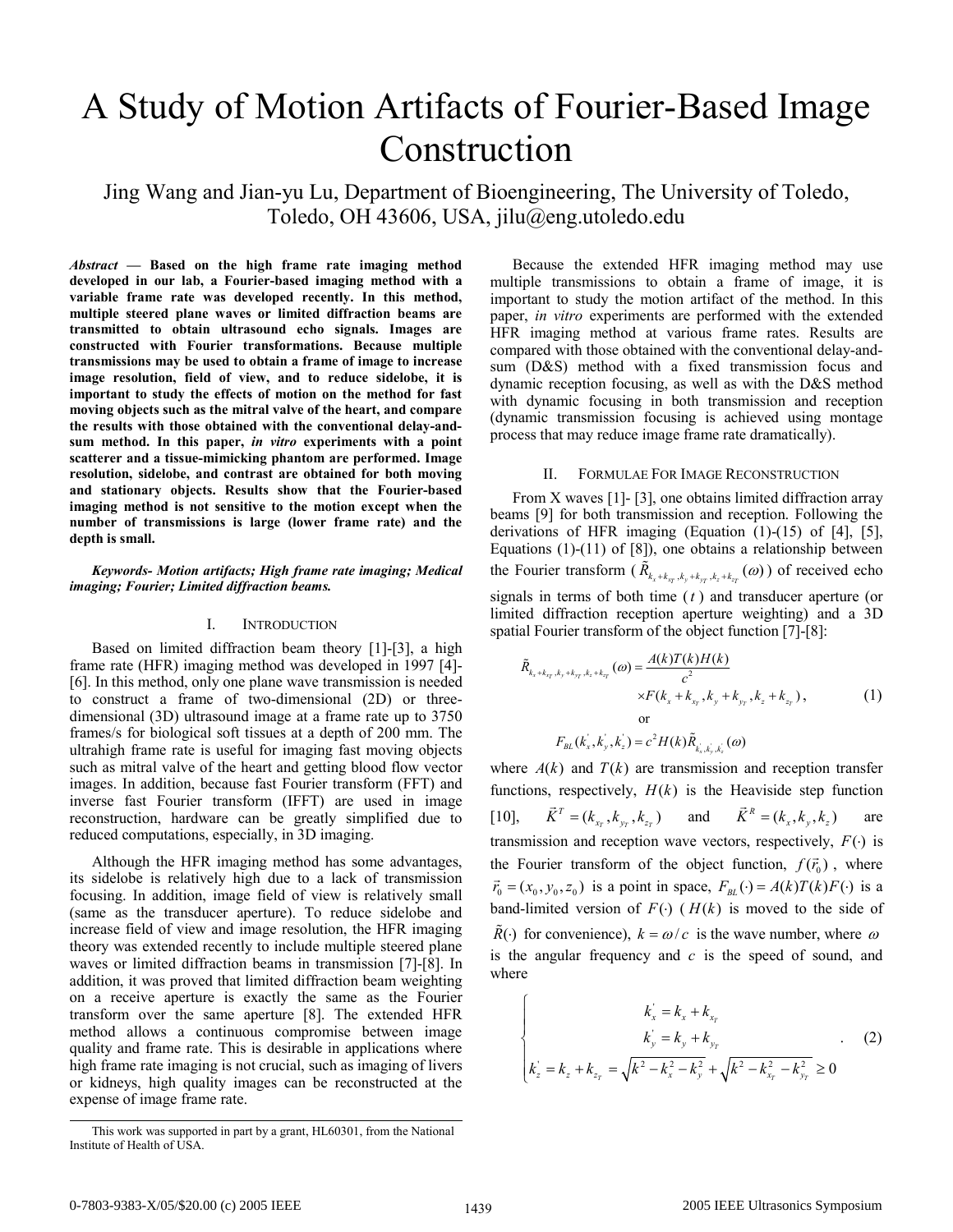If  $\vec{K}^T = (k_{x_r}, k_{y_r}, k_{z_r})$  is fixed for a wideband signal in each transmission, a limited diffraction array beam is transmitted.  $\vec{K}^T$  can also be expressed in spherical coordinates:

$$
\begin{cases}\nk_{x_r} = k \sin \zeta_r \cos \theta_r = k_{1_r} \cos \theta_r \\
k_{y_r} = k \sin \zeta_r \sin \theta_r = k_{1_r} \sin \theta_r , \\
k_{z_r} = k \cos \zeta_r = \sqrt{k^2 - k_{1_r}^2} \ge 0\n\end{cases}
$$
\n(3)

where  $\zeta_r$  is an Axicon (or steering) angle [1]-[2] of X wave,  $\theta$ <sup>*T*</sup> is a rotation angle of a transmission beam around the axial axis of the transducer, and  $k_{1r} = k \sin \zeta_r = \sqrt{k_{xr}^2 + k_{yr}^2}$ . If the pair,  $(\zeta_r, \theta_r)$ , is fixed, it means a plane wave is transmitted.

From (1), 3D images can be reconstructed with an inverse Fourier transform:

$$
f(\vec{r}_0) \approx f_{BL}(\vec{r}_0) \approx f_{BL}^{Part}(\vec{r}_0)
$$
  
= 
$$
\frac{1}{(2\pi)^3} \int_{-\infty}^{\infty} dk_x' \int_{-\infty}^{\infty} dk_y' \int_{k \ge \sqrt{k_x^2 + k_y^2}} d\vec{k}_x \frac{dk_z}{k_x^2 + k_y^2}
$$
 (4)  

$$
\times F_{BL}(k_x, k_y', k_z') e^{-ik_x x_0 - ik_y y_0 - ik_z z_0}
$$

where the first approximation is due to the finite bandwidth of received signals and the second is due to the requirements that both  $k \ge \sqrt{k_{x_r}^2 + k_{y_r}^2}$  and  $k \ge \sqrt{k_x^2 + k_y^2}$  must be satisfied. To use FFT and IFFT for image reconstructions, mapping between the Fourier transform of received signals and the rectangular grid of the Fourier transform of the object function is required [7]-[8]. The mapping can be accomplished with a conventional interpolation method.

Equation (1) is also suitable for 2D imaging where  $k_{y_r}$  and  $k<sub>y</sub>$  are set to zero [7]-[8]. In the following experiments, 1D array transducer is used for 2D image reconstructions. Furthermore, steered plane waves are assumed in transmissions.

#### III. EXPERIMENT

To study the effects of motion on the extended high frame rate imaging method [7]-[8], *in vitro* experiments are performed using the high frame rate imaging system [11]-[12] that we developed in house. Radio frequency (RF) data obtained are used to reconstruct images with the Fourier method [7]-[8] (see (1) above) and conventional D&S method.

#### *A. Experiment with A Point Scatterer*

In the experiment, a point scatterer is placed in the imaging plane, moving perpendicularly to the axis of a 2.5 MHz, 19.2 mm aperture, and 128 element broadband phased array transducer at a velocity of 214 mm/s that is higher than the peak velocity of the mitral valve of a normal human heart. Experiments are repeated with the point scatterer placed on the transducer axis at different depths (30, 46, 50, 70 and 90mm) from the transducer surface. At each depth, data from different numbers of transmissions (1, 11, 19, and 91) are used to reconstruct images with the Fourier method (at frame rates of 5346, 486, 281, and 59 frames/s, respectively).

As a comparison, images are also reconstructed with conventional delay-and-sum (D&S) method with and without dynamic focusing in transmission. (For D&S method without dynamic transmission focusing, the frame rate is about 59 frames/s. For D&S method with dynamic transmission focusing, the frame rate may be low although image quality may be high.)

### *B. Experiment with Ttissue Mimicking Phantom*

To study the change of image contrast due to motion, an ATS539 tissue mimicking phantom is in place of the point scatterer with the center of its six 15mm diameter cylinders (- 15 dB, -6 dB, -3 dB, +3 dB, +6 dB, and +15 dB relative to the background) located at a depth of 46 mm. The moving velocity the phantom is the same as that of the point scatterer.

## IV. RESULTS

Line plots of point spread functions (PSFs) representing maximum sidelobe (along axial direction) at each transverse position for a stationary point scatterer are shown in Fig. 1. -6 dB resolution and the average sidelobe of each plot are listed in Table 1. It is seen from these results that the Fourier method with 91 transmissions has lower sidelobe and higher image resolution than the D&S method with either fixed or dynamic transmission focusing.

The percent changes of image resolution  $(R_c)$  and sidelobe ( *<sup>c</sup> S* ) of a point scatterer due to motion are shown in Fig. 2. The definitions of the percent changes of resolution and sidelobe are given by

$$
R_c = \frac{R_{moving} - R_{Stationary}}{R_{Stationary}} \times 100\%
$$
 (5)

and

$$
S_c = \frac{S_{moving} - S_{Stationary}}{S_{Stationary}} \times 100\% \tag{6}
$$

respectively, where the subscripts "moving" and "stationary" represent the parameters obtained with and without motion, respectively.

Fig. 3 shows regions that are used for the calculation of contrasts of images with the following formula:

$$
C = 20\log\frac{\overline{m}_h}{\overline{m}_b},\tag{7}
$$

where  $\overline{m}_h$  and  $\overline{m}_b$  are mean values inside the envelope detected cylindrical object and the background, respectively.

Contrasts of cylindrical objects of a stationary ATS539 phantom are given in Table 2. They are correlated to the manufacturer-provided nominal contrasts of the phantom. The percent change of contrast due to motion of the ATS539 phantom is shown in Fig. 4. It is seen that the Fourier method with 91TXs has the highest percent change. The definition of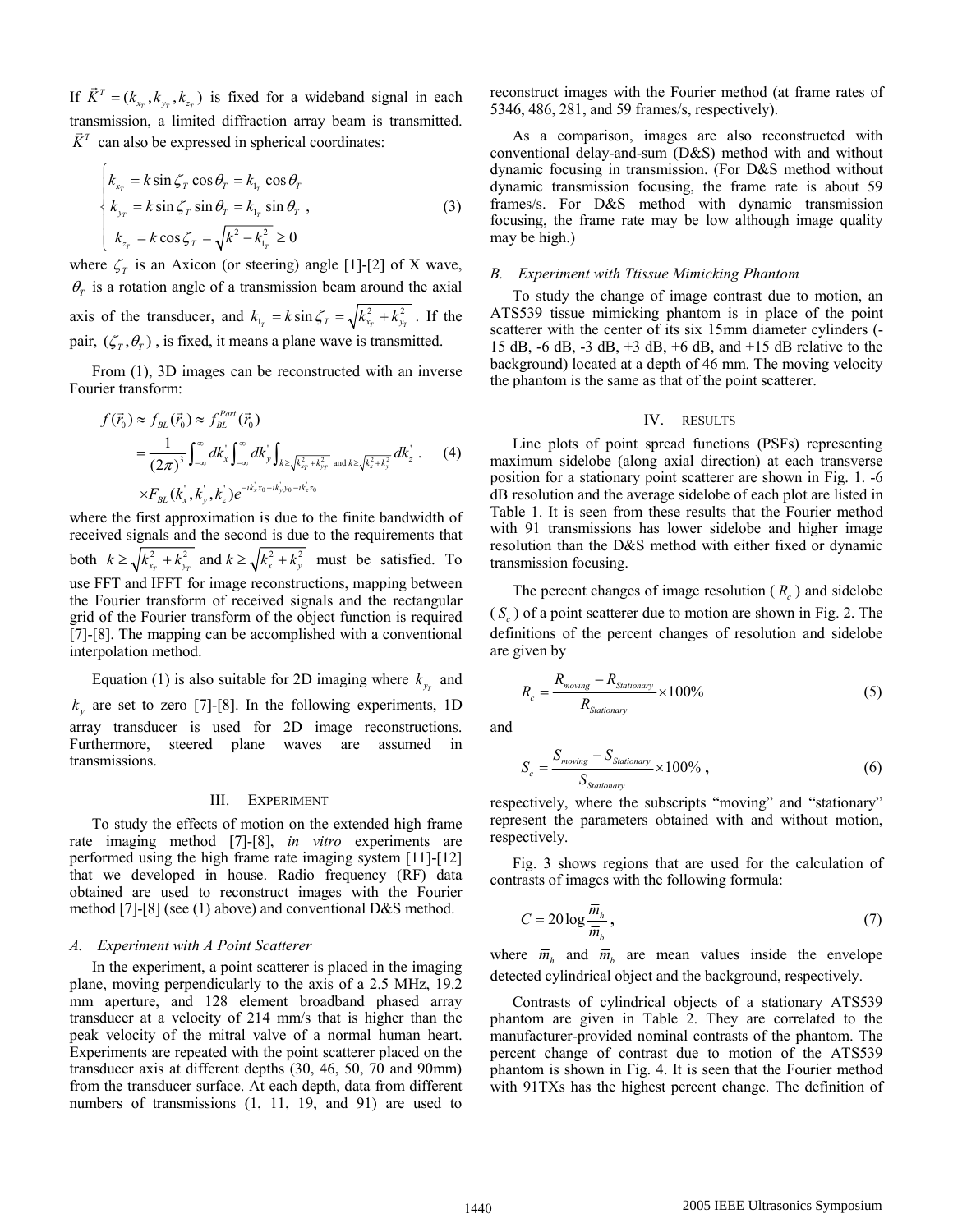the percent change of contrast  $(C_c)$  is similar to those of image resolution and sidelobe:

$$
C_c = \frac{C_{moving} - C_{Stationary}}{C_{Stationary}} \times 100\%,\tag{8}
$$

where  $C_{moving}$  and  $C_{Stationary}$  are contrast with and without motion of the phantom.



**Figure 1.** *In vitro* experiment with a stationary point scatterer located at depths of  $(1)$  30,  $(2)$  50,  $(3)$  70, and  $(4)$  90 mm, respectively, in water with a 2.5 MHz, 19.2 mm aperture, and 128 element broadband phased array transducer for different imaging methods. The line plots show the maximum envelope of the point spread functions (PSFs) of reconstructed images along the axial axis versus the transverse axis (in parallel with transducer surface) of the transducer. I – Fourier method with 1TX or 1 transmission (5346 frames/s);  $II - 11TXs$  or 11 transmissions (486 frame/s); III - 19 TXs or 19 transmissions (281 frame/s); IV - 91 TXs or 91 transmissions (59 frames/s);  $V - D&S$  or delay-and-sum method with a fixed transmission focus at 70 mm and with dynamic reception focusing (59 frames/s);  $VI - D&S(D)$  or delay-and-sum method with both dynamic transmission and reception focusing (the frame rate may be much lower than 59 frames/s).

|  | Para-<br>meter     | Depth<br>(mm) | Imaging Method |                  |                                        |         |                  |          |  |
|--|--------------------|---------------|----------------|------------------|----------------------------------------|---------|------------------|----------|--|
|  |                    |               | 1TX            |                  | 11TXsl19TXsl91TXsl                     |         | D&S              | D&S(D)   |  |
|  | Resolution<br>(mm) | 30            | 1.29           | 0.93             | 0.99                                   | 0.99    | 1.02             | 1.29     |  |
|  |                    | 50            | 2.04           | 1.29             | 1.62                                   | 1.5     | 1.68             | 1.77     |  |
|  |                    | 70            | 2.79           | 1.68             | 1.95                                   | 2.07    | 2.37             | 2.37     |  |
|  |                    | 90            | 3.81           | 4.05             | 3.09                                   | 2.67    | 2.97             | 2.97     |  |
|  | Sidelobe<br>(dB)   | 30            | $-30.31$       | $-38.4$          | $-41.83$                               | $-54.7$ | $-38.29$         | $-52.13$ |  |
|  |                    | 50            | $-25.98$       | $-33.66$         | $-37$                                  |         | $-46.97 - 40.18$ | $-43.44$ |  |
|  |                    | 70            |                | $-23.22 - 27.26$ | $-30.32$                               | $-40.7$ | $-36.37$         | $-36.37$ |  |
|  |                    | 90            |                |                  | -19.88 - 20.03 - 24.68 - 34.98 - 29.96 |         |                  | -31.18   |  |

**Table 1.** -6dB resolution and average sidelobe (calculated with the average of the left and right 3/8 of each plot that is log compressed) of the point spread functions (PSFs) obtained according to the line plots in Fig. 1.



Figure 2. Percent change of (1) resolution and (2) sidelobe of a point scatterer due to its linear motion at a speed of 214 mm/s. The motion is perpendicular to the axial axis of the transducer and is in the imaging plane. The meaning of 11TXs, 19TXs, 91TXs, D&S, and D&S(D) is the same as that of Fig. 1. The percent change is zero for 1TX and thus not shown.